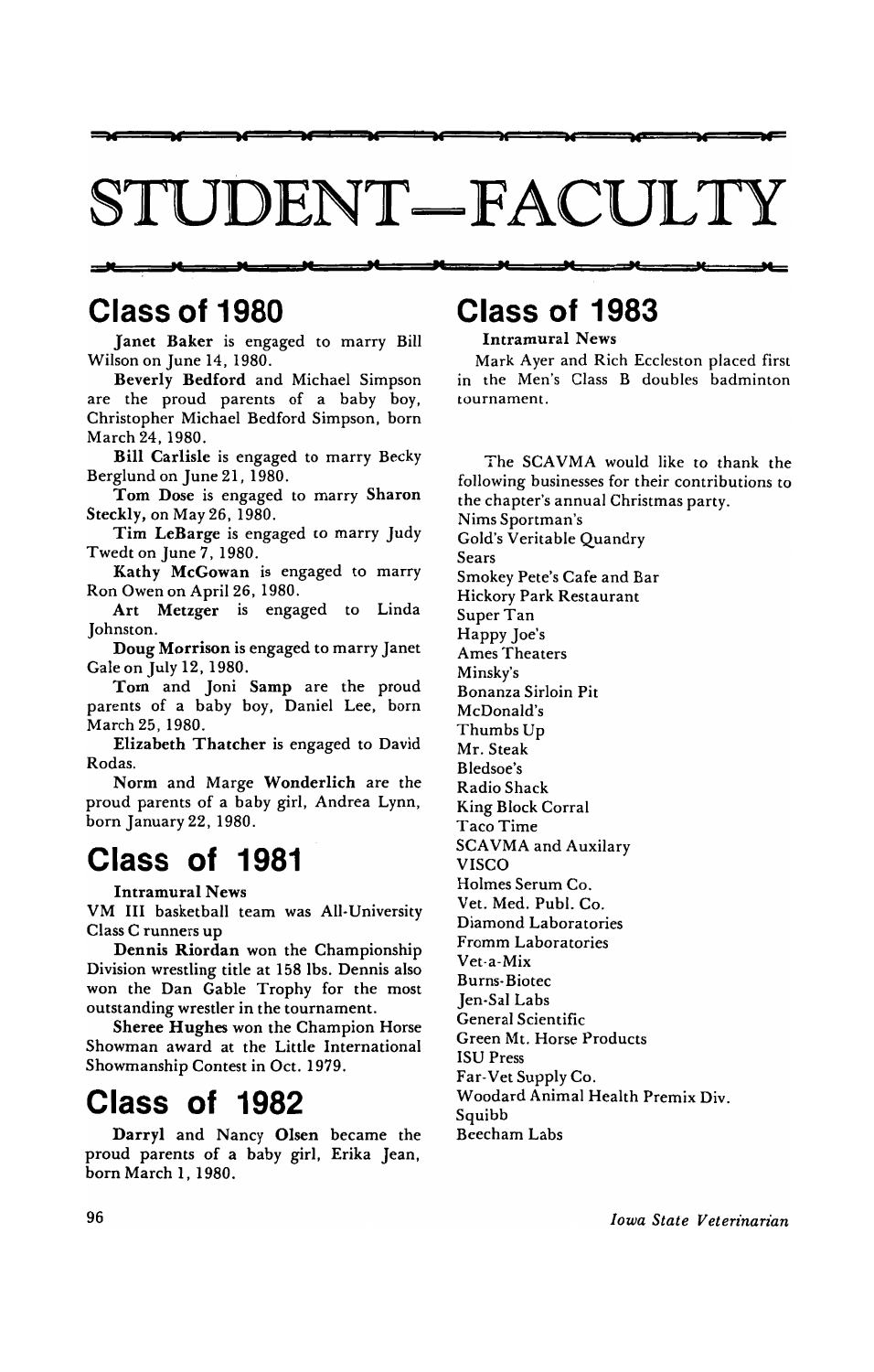### **Junior Pharmaceutical Trip**



#### by Chris Katz\*

The annual pilgrimage by members of the junior class to Kalmazoo. Michigan under the ruse of touring the Upjohn Company's production facilities is now history. Under the judicious guidance of Drs. Wilson, Rigg, and Grier. at 7:00 on a Sunday morning we piled into buses like the lemmings massing for a migration. This trip had all the trimmings of those in the past and maybe a few more. The all night parties in rooms with their bathtubs full of beer. complaints from other hotel guests about the noise. moving the party from room to room to try and stay one step ahead of a hotel employee's feeble attempt to keep our noise down. skinny dipping in the pool and then running naked in the snow at 2:00 a.m., fire hoses stretched through the halls, Dan Griffiths and Dennis Riordan taking top honors in the Samari Night Fever and Demolition Disco contest, and finally the hotel calling the police. It was then that Dr. Wilson earned the reputation as The Iron Duke. After an extended vigil of patient guardianship in the hospitality room. he was able to take charge. rising to the occasion and convincing some of Kalamazoo's finest that . . . well. I'm not sure what he convinced them of but it worked and the party was allowed to die a peaceful death.

Again this year, an outbreak of Ice Toxicosis affected many of those on the trip. The pathognomonic signs of this syndrome were seen in its two classic phases. At night. the affected individuals showed PU/PD. and excess vocalization early. progressing to analgesia. dystaxia. and occasional satyro· mania. During the daylight hours. signs included reluctance to move, off feed,

• Mr. Katz is a third year student in the College of Veterinary Medicine, I.S.U.

hyperreflexia to light and sound. and dryness of the oral cavity.

The Upjohn Co. deserves the thanks and respect not only of the junior class but from the entire college and other colleges of Veterinary Medicine. In addition to spon· soring the junior drug trip. Upjohn also sponsors an annual awards night. a product display session at Gateway Center. donates equipment to the diagnostic and clinical pathology labs, presents SCAVMA with \$500 each year. and will help with remodeling and reorganization of Vet. Inst. & Supply.

The Upjohn representative. Brad Dach. meets with the SCAVMA president and president-elect several times during the year to plan the events mentioned above and to explore other areas where Upjohn may be of service to the school.

The Upjohn Company has earned the gratitude and appreciation of the Veterinary profession for its continued and sincere concern for our welfare.

## **Dr.** *Greve's* **Comer**



At first I thought I was going to die, later I was afraid I might not. OR

Tell me again how much fun we had.

*Issue No. 2. 1980*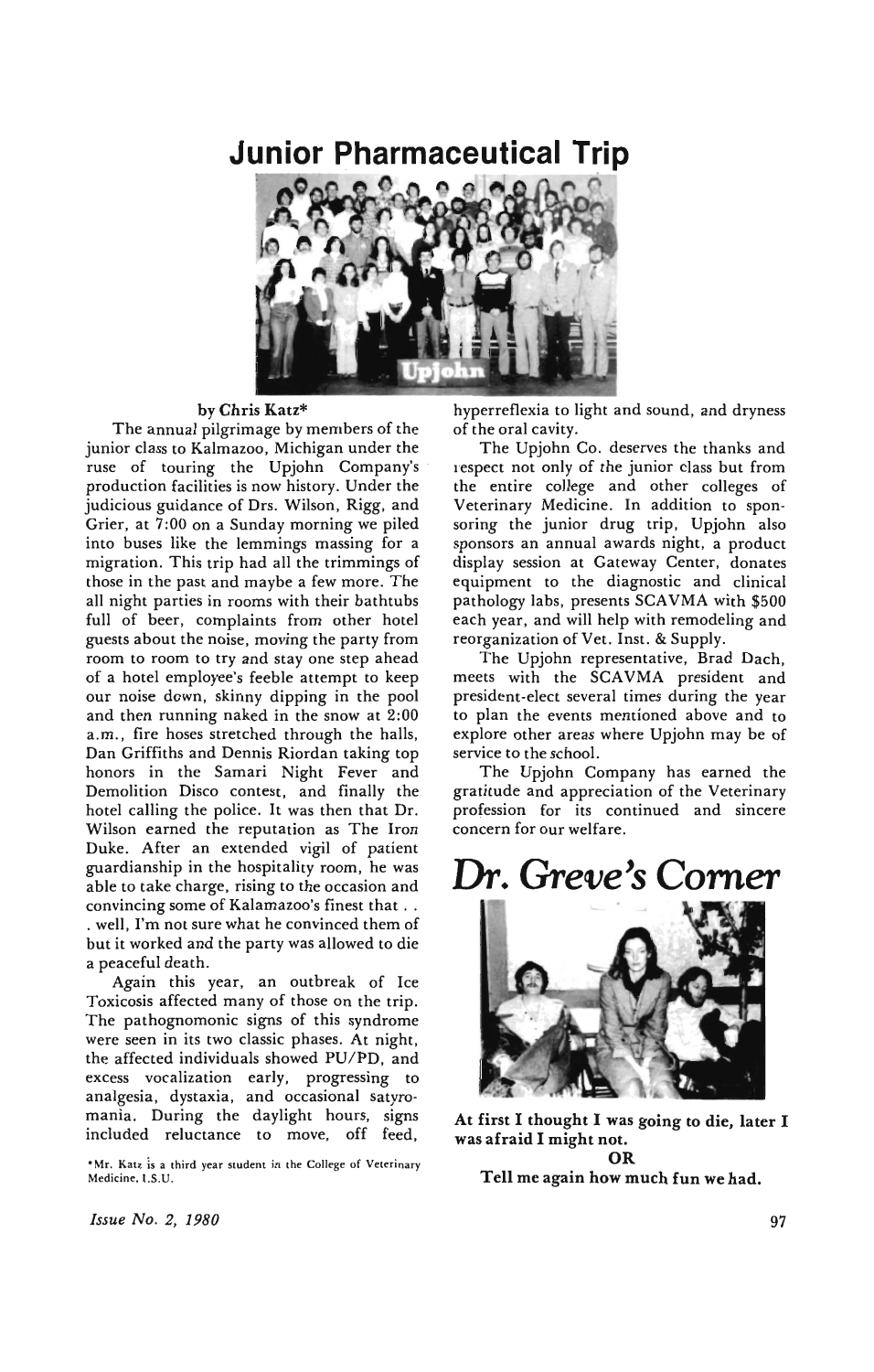# **Beran: Fulbright Recipient**

Dr. George W. Beran, Professor of Veterinary Microbiology and Preventive Medicine at Iowa State University, and his wife, Dr. Janice Beran, have been selected as participants in the Fulbright Exchange Professorship program. They have the honored distinction of being the first husband-wife team to ever be appointed to such a position.

The Fulbright Exchange Professorship is a U.S. government program which is funded by money appropriated from Congress. An individual may apply by writing to the program, or the Fulbright program may institute the request to a selected individual. In this case, Ahmadu Bello University in Zaria, Nigeria, made the request to the Fulbright program, which in turn contacted Dr. Beran. In Zaria he will serve on the faculty of the Veterinary College at Ahmadu Bello University, helping them to develop their public health program. His duties will

also include some teaching and allow him some opportunity to travel and work with the people. In addition, Dr. Beran plans to continue research on his special area of interest, rabies, concentrating especially on its epidemiological aspects.

His wife Janice holds a PhD. in physical education and teaches at Iowa State University. also. She will be concentrating her efforts on the history of physical education and its comparative aspects between countries.

Taking a leave of absence from I.S.U., Dr. Beran left for Zaria. Nigeria, on February 5; while Janice and youngest son George Jr.. 16. left January 17. All will return in time for school to start in September.

We at Iowa State wish Dr. Beran and his wife Janice good luck in their scientific en- .deavors in Nigeria and will look forward to their return to Ames in the fall.



WHY WASTE YEARS SEARCHING.

JAMES, LTD. WILL BE PLEASED TO ESCORT you TO OVER 200 FURNITURE MANUFACTURERS SHOWROOMS IN THE CHICAGO MERCHANDISE MART WHERE YOU CAN BUY THESE FINE BRANDS OF FURNITURE FROM JAMES, LTD ... SEE AND INSPECT ALL OF THESE FAMOUS BRANDS OF FINE FURNITURE.

YOU CANNOT BROWSE BY YOURSELF . . . YOU MUST BE ACCOMPANIED BY ONE OF OUR DECORATORS .•. WE ARE QUALIFIED TO AID YOU IN YOUR SELECTIONS. SHOWROOMS IN THE MERCHANDISE MART ARE OPEN MONDAY. TUESDAY. WEDNESDAY. THURSDAY AND FRIDAY. FOR APPOINTMENTS CALL (312) 489-3121. MART HOURS ARE FROM 9:30 A.M. TO 4:30 P.M.

# **JAMES,LTD.**

CONTRACT DIVISION AMERICAN FURNITURE AND RADIO STORES, INC. 2412 W. NORTH AVE. CHICAGO, ILLINOIS 60647